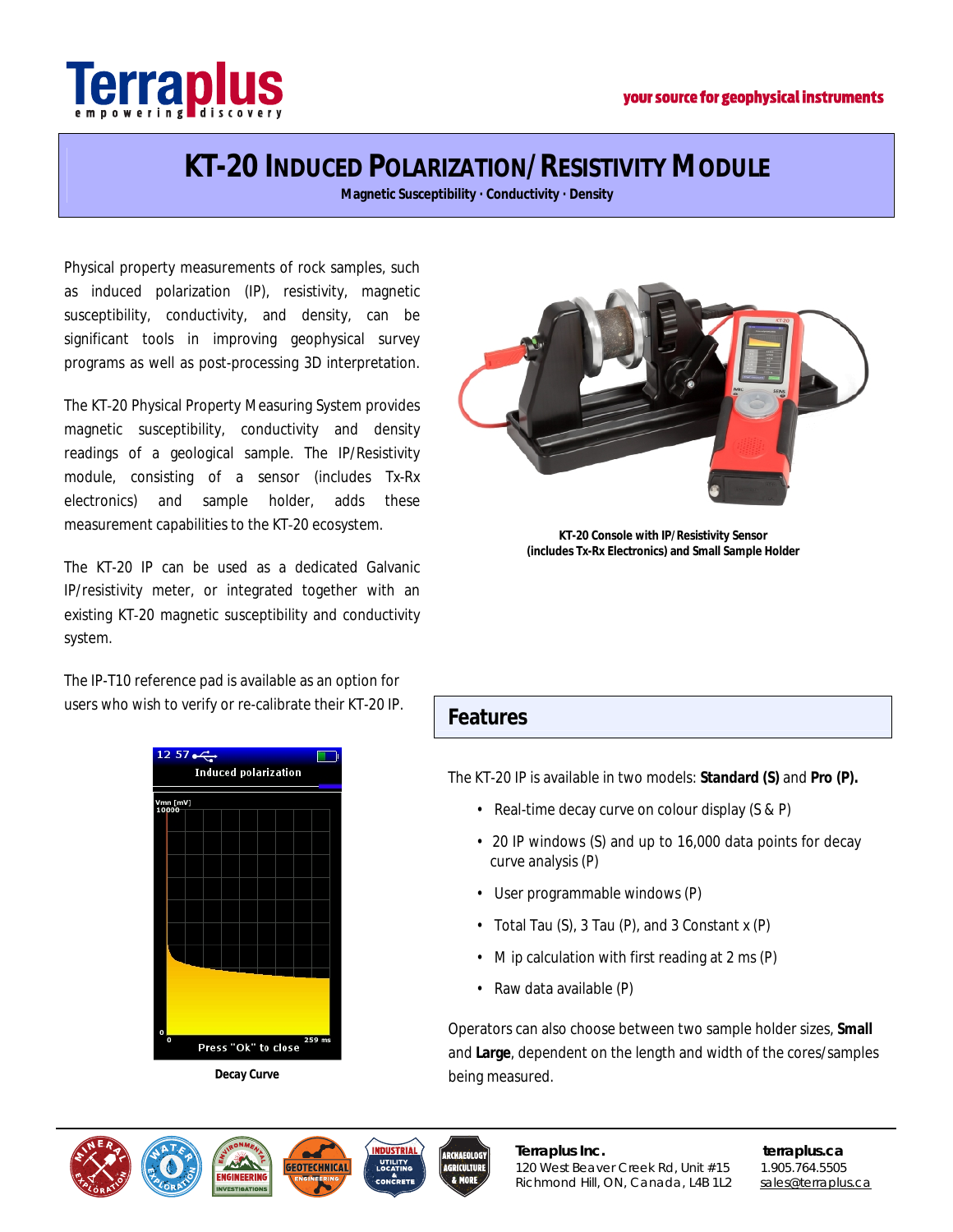# **Terraplus**

#### your source for geophysical instruments

| Standard Model (S)                                                                                                                                                                                                                                                                                                                                                | Pro Model (P)                                                                                                                                                                                                                                                                                                                                                                                                                                                                                                         |
|-------------------------------------------------------------------------------------------------------------------------------------------------------------------------------------------------------------------------------------------------------------------------------------------------------------------------------------------------------------------|-----------------------------------------------------------------------------------------------------------------------------------------------------------------------------------------------------------------------------------------------------------------------------------------------------------------------------------------------------------------------------------------------------------------------------------------------------------------------------------------------------------------------|
| Chargeability calculated using 20 windows, using arithmetic,<br>logarithmic, semi-logarithmic and Cole-Cole plotting options<br>Chargeability also calculated using the Mx Fit, an<br>algorithm that uses several thousand data points for<br>greater accuracy<br>Resistivity and resistance measured<br>Automatic voltage and current calibration<br>. Total Tau | Full waveform decay curve analysis using 16,000 data points<br>. Initial chargeability (M ip) calculated<br>Decay analysis starting 2 ms after switch off<br>Chargeability calculation from user defined interval (M User)<br>· Raw data recording<br>3 time constants (Tau) calculated<br>3 exponential decay models                                                                                                                                                                                                 |
| The KT-20 IP Standard model calculates total chargeability<br>(M x) using two methods: 20 windows and Mx Fit.                                                                                                                                                                                                                                                     | The KT-20 IP Pro enables users to analyze decay curves with<br>up to 16,000 data points for any measurement time.                                                                                                                                                                                                                                                                                                                                                                                                     |
| The first measures total chargeability using the traditional<br>20 windows standard.<br>The second, Mx Fit, is an algorithm that measures total<br>chargeability over the same time period, but uses several<br>thousand windows instead of 20. The purpose of Mx Fit is to<br>provide increased<br>confidence<br>in<br>the<br>accuracy<br>and<br>measurements.   | Through these data points the decay curve is studied to<br>calculate total chargeability (M x) and initial chargeability<br>(M ip). Users are also able to customize their own<br>chargeability windows (M User) and time periods (t1 and<br>$t2$ ).<br>Furthermore, an extra early delay time, as fast as 2 ms after<br>turn-off, allows KT-20 IP Pro users to collect data much<br>earlier than before. This early time IP data provides<br>geophysicists with new capabilities to improve their<br>interpretation. |

The KT-20 IP Pro model also incorporates all of the same capabilities as the Standard model.

| $12:56 \rightarrow \rightarrow$<br><b>Induced polarization</b> |                                                                        | $12\,56$<br><b>Induced polarization</b>                                        |                                                 | 12:57<br><b>The State</b><br><b>Induced polarization</b> |                                                                         |                                   | 12:57.<br>n i<br><b>Induced polarization</b>              |  |
|----------------------------------------------------------------|------------------------------------------------------------------------|--------------------------------------------------------------------------------|-------------------------------------------------|----------------------------------------------------------|-------------------------------------------------------------------------|-----------------------------------|-----------------------------------------------------------|--|
| M x<br>M Error<br>$\mathsf{p}$<br>Resistance<br>Voltage        | $124.14 \text{ mV/V}$<br>5.20%<br>364.5 ohm.m<br>2.9k ohm<br>15.0 V    | <b>Stacks</b><br>Measure Time<br>Diameter<br>Length<br><b>Half Core</b>        | 2<br>2 <sub>s</sub><br>6.30 cm<br>2.50 cm<br>No | M User<br>User Error<br><b>Start Time</b><br>Stop Time   | $128 \text{ mV/V}$<br>25.42%<br>2 <sub>ms</sub><br>2000 ms              | Tau a<br>Tau b<br>Tau c<br>a<br>b | 7.8 s<br>388.9 ms<br>$19.2 \text{ ms}$<br>0.15<br>0.10    |  |
| Current                                                        | $5.12 \text{ mA}$<br><b>Parameters</b><br>Pre-Check<br>Measure<br>Quit | Template<br>Aritmethic 2s<br><b>Parameters</b><br>Pre-Check<br>Measure<br>Quit |                                                 | M ip                                                     | $243 \text{ mV/V}$<br><b>Parameters</b><br>Pre-Check<br>Measure<br>Quit | $\mathbf{C}$                      | 0.03<br><b>Parameters</b><br>Pre-Check<br>Measure<br>Quit |  |
| Standard & Pro                                                 |                                                                        | Standard & Pro                                                                 |                                                 | Pro Only                                                 |                                                                         |                                   | Pro Only                                                  |  |









**Terraplus Inc.** terraplus.ca<br>120 West Beaver Creek Rd, Unit #15 1.905.764.5505 120 West Beaver Creek Rd, Unit #15 Richmond Hill, ON, Canada, L4B 1L2 [sales@terraplus.ca](mailto:sales@terraplus.ca)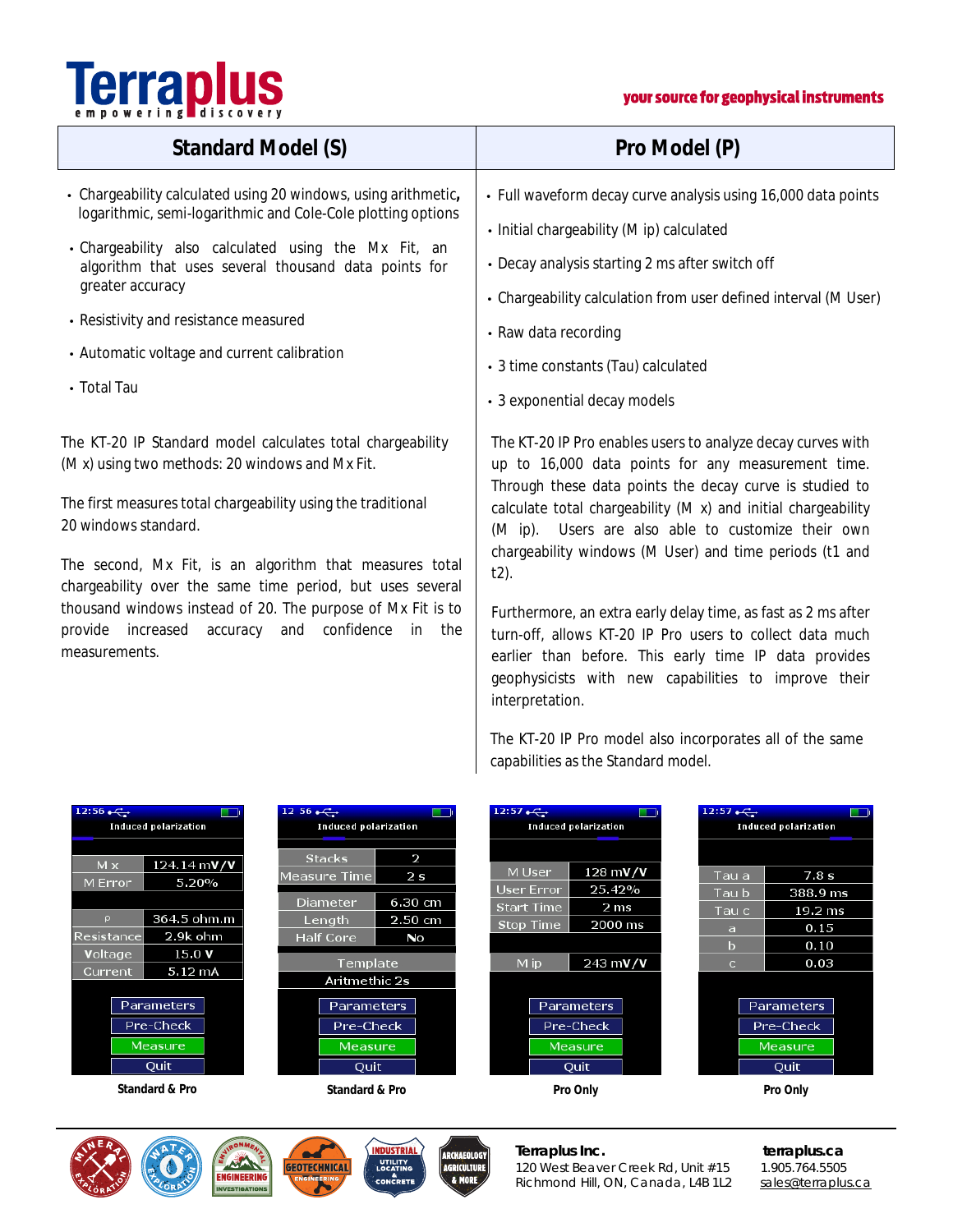

# **Sample Holders**

The KT-20 IP module comes with either a **Small** or **Large** adjustable Sample Holder, which enables operators to measure the chargeability and resistivity of various core/sample sizes, as defined below.

|                        | Small         | Large         |
|------------------------|---------------|---------------|
| Length of Core/Sample  | $40 - 140$ mm | $50 - 350$ mm |
| Diameter of Electrodes | 70 mm         | 90 mm         |

The Large Sample Holder also comes with a 25 mm lip on either side of the electrodes to facilitate measurements on uneven-ended samples and improve mounting for larger/heavier cores.



**Small and Large Sample Holders**

# **IP-T10 Reference Pad**

The IP-T10 is a dedicated reference pad for the KT-20 IP Induced Polarization/Resistivity module and can be used with either the Small or Large Sample Holder. The purpose of the reference pad is to verify the KT-20 IP's various measurement parameters, including parasite capacities in the circuits. The reference pad's housing is shaped like a core sample and is made from polished granite to minimize the influence of any surface contamination. Its electrodes are made of stainless steel, and the electronics are sealed in a water resistant compound. Relative precision of the reference pad is +/- 1% at 20°C. Each IP-T10 reference pad is certified and a test certificate is issued. Results are based on one second ON/OFF, using 6V.



**IP-T10 Reference Pad** 

**IP-T10 Reference Pad Specifications:** 

- Total chargeability (Mx Fit): 17 mV/V  *(values will vary between pads)*
- Initial chargeability (M ip): 96.5 mV/V  *(measurement available in Pro model only)*
- Resistance: 101 kOhm
- Total Tau or discharging time constant: 220 ms
- Maximum voltage: Up to 50V
- Dimensions: 60 mm (length); 70 mm (diameter)
- Weight: 700 g
- Electrode contact material: Stainless steel